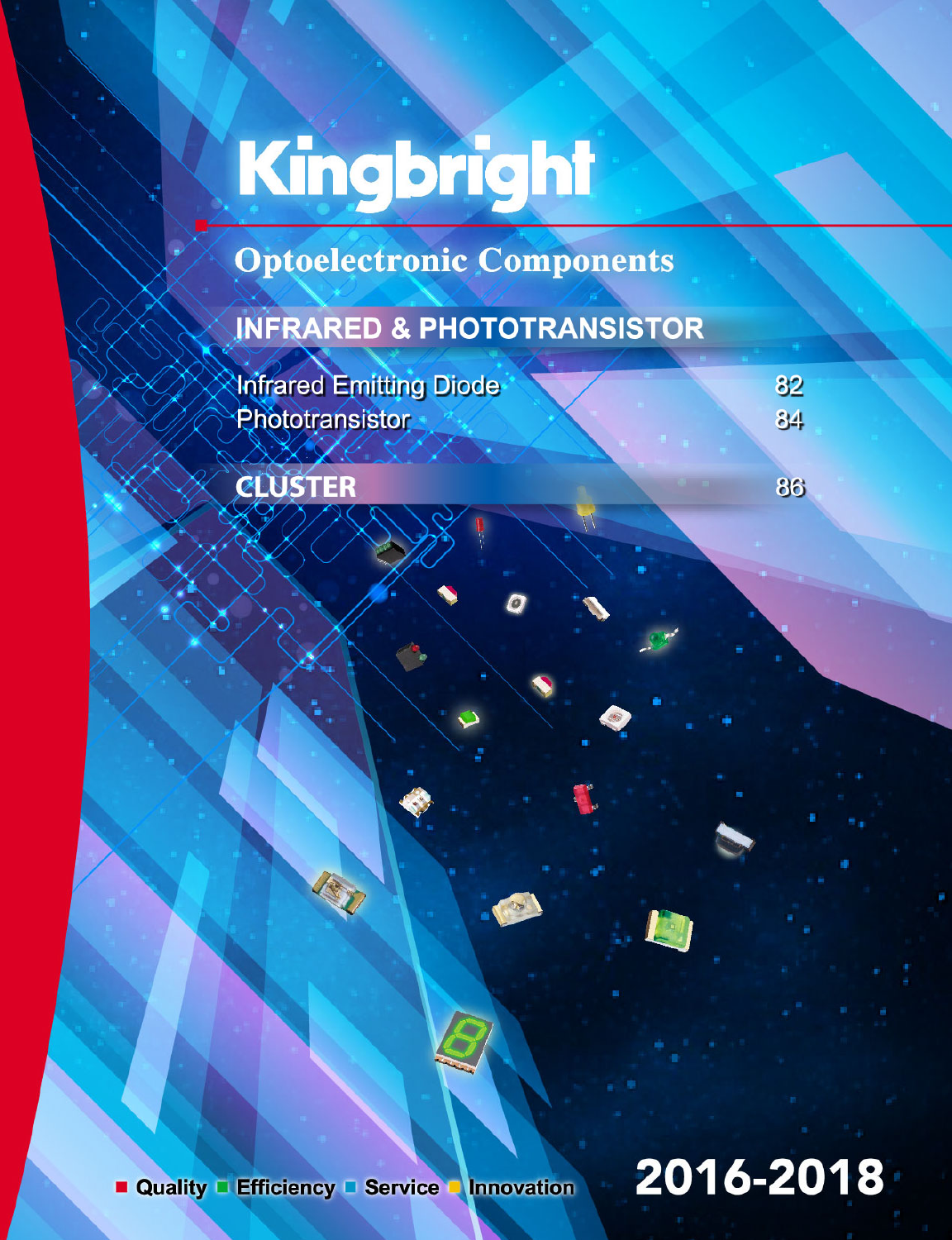Kingbright

#### INFRARED & PHOTOTRANSISTOR

#### INFRARED EMITTING DIODE

| <b>Part Number</b> | <b>Material</b> | $\lambda\textbf{P}$                 | <b>Lens Type</b> |      | Po (mW/sr)<br>@20mA *50mA | <b>Viewing</b><br>Angle | <b>Dimensions</b>                                                                                                                                                                                |                                                                                                    |
|--------------------|-----------------|-------------------------------------|------------------|------|---------------------------|-------------------------|--------------------------------------------------------------------------------------------------------------------------------------------------------------------------------------------------|----------------------------------------------------------------------------------------------------|
|                    |                 | (nm)                                |                  | Min. | Typ.                      | 201/2                   |                                                                                                                                                                                                  |                                                                                                    |
| KP-1608F3C         | GaAs            | $\bigcirc$ 940                      | water clear      | 0.8  | $\overline{c}$            | $150^\circ$             | 1.6mm x 0.8mm x 1.1mm (0603)<br>[150.03]<br>1.2[0.047]<br>1.1[0.043]<br>$1.1[0.043]$ Max.                                                                                                        | KP-1608<br>F3                                                                                      |
| KP-1608SF4C        | GaAlAs          | 880<br>$\blacksquare$               | water clear      | 0.8  | 1.5                       | $150^\circ$             | 0.5[0.02]<br>1.6[0.063]<br>0.3[0.012]<br>0.3[0.012]<br>Polarity Mark                                                                                                                             | $1 \longleftarrow 2$<br>SF4<br>$1 \rightarrow 2$<br>Units: mm(inch)<br>Tolerance: $\pm 0.1(0.004)$ |
| KP-2012F3C         | GaAs            | 940<br>$\qquad \qquad \blacksquare$ | water clear      | 0.8  | $\overline{2}$            | $160^\circ$             | 2.0mm x 1.25mm x 1.1mm (0805)<br>0.13(0.005) Polarity Mark<br>.25(0.049)<br>⊞<br>Ø<br>2(0.079)<br>1.3(0.051)<br>1.2(0.047)                                                                       | KP-2012<br>F3                                                                                      |
| KP-2012SF4C        | GaAlAs          | ● 880                               | water clear      | 0.8  | 1.5                       | $160^\circ$             | 25(0.02)<br>$1.1(0.043)$ Max.<br>0.4(0.016)<br>0.4(0.016)                                                                                                                                        | $\rightarrow$ 2<br>SF4<br>$1 \rightarrow 2$<br>Units: mm(inch)<br>Tolerance: $\pm 0.1(0.004)$      |
| KPA-3010F3C        | GaAs            | $\bigcirc$ 940                      | water clear      | 0.8  | $\overline{2}$            | $160^\circ$             | 3.0mm x 1.0mm x 2.0mm (1104 Right Angle)<br>[0.039]<br>[0.4[0.016]<br>3.0[0.118]<br>0.4[0.016]<br>2[0.079]<br>2[0.079]<br>[0.039]<br>0.4[0.016]<br>0.4[0.016]<br>$\overline{2}$<br>Polarity Mark | KPA-3010<br>$1 \leftarrow \leftarrow \leftarrow 2$<br>Units: mm(inch)<br>Tolerance: ±0.15(0.006)   |
| KM2520F3C03        | GaAs            | 940<br>$\qquad \qquad \blacksquare$ | water clear      | 3    | 8                         |                         | 2mm Subminiature IR Emitter<br>$2.5(0.098) \pm 0.1$<br>1.1(0.043)<br>$\phi$ 1.9(0.075)<br>$0.4(0.016) \pm 0.05$<br>$0.5(0.02) \pm 0.05$<br>1<br>$\overline{2}$                                   | KM2520xxx03<br>$\rightarrow$ 2<br>$1 - 0 -$                                                        |
|                    |                 |                                     |                  | *8   | $*16$                     | $20^{\circ}$            | $\left  \frac{\pm 0.1}{0.6(0.024)} \right $<br>RO.85[0.033]<br>4(0.055)<br>$0.15(0.006) \pm 0.02$<br>Max<br>0.13<br>$4.5(0.177) \pm 0.5$                                                         | $2.8(0.11) \pm 0.1$<br>$2(0.079) \pm 0.1$<br>Units: mm(inch)<br>Tolerance: $\pm 0.25(0.01)$        |

NOTE: 1. Radiant intensity value is traceable to CIE127-2007 standards.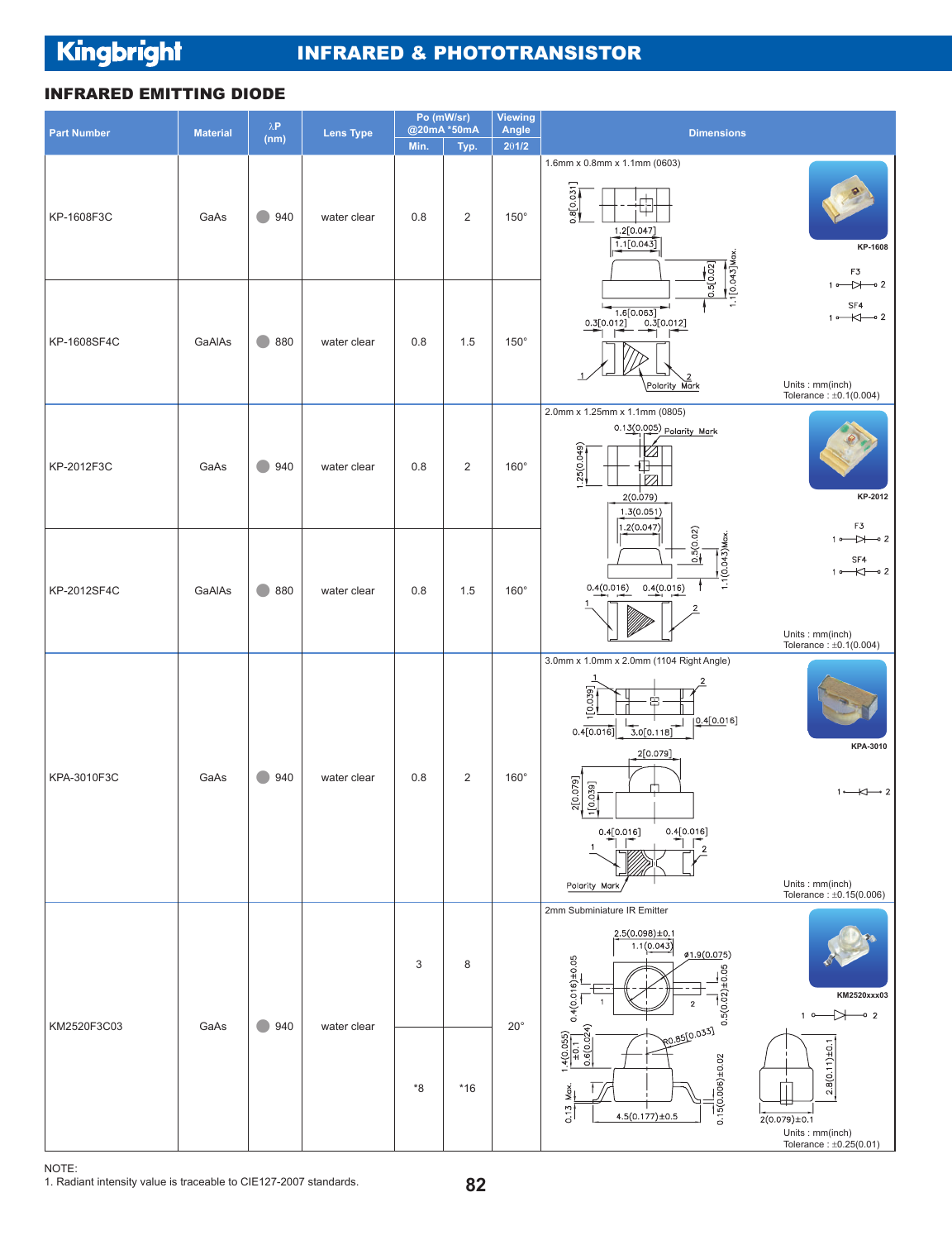#### INFRARED & PHOTOTRANSISTOR

Kingbright

#### INFRARED EMITTING DIODE

| <b>Part Number</b> | <b>Material</b> | $\lambda\textbf{P}$<br>(nm) | <b>Lens Type</b> | Po (mW/sr)<br>@20mA *50mA |               | <b>Viewing</b><br>Angle                                               | <b>Dimensions</b>                                                                                                                        |
|--------------------|-----------------|-----------------------------|------------------|---------------------------|---------------|-----------------------------------------------------------------------|------------------------------------------------------------------------------------------------------------------------------------------|
|                    |                 |                             |                  | Min.                      | 201/2<br>Typ. |                                                                       |                                                                                                                                          |
| L-34F3C            | GaAs            | 940<br>$\bullet$            | water clear      | 3                         | 8             | $50^{\circ}$                                                          | T-1 (3mm) Round                                                                                                                          |
|                    |                 |                             |                  | $*8$                      | $*15$         | $50^{\circ}$                                                          | $L-34$<br>5(0.197)<br>27(1.063)Min.<br>Ø4(0.157)<br>$1.5(0.059) \pm 1$<br>1(0.039)<br>Cathode<br>83(0.118)<br>2.54(0.1)                  |
| L-34SF4C<br>GaAlAs | $\bigcirc$ 880  | water clear                 | 3                | 16                        | $50^{\circ}$  | $\Box$ 0.5(0.02) + 0.25<br>1.0Max.<br>0.7Max.<br>$5.3(0.209) \pm 0.5$ |                                                                                                                                          |
|                    |                 |                             |                  | $^{\ast}5$                | $*20$         | $50^{\circ}$                                                          | Units: mm(inch)<br>Tolerance: $\pm 0.25(0.01)$                                                                                           |
| L-7104F3C          | GaAs            | 940<br>$\blacksquare$       | water clear      | 3                         | 8             | $30^{\circ}$                                                          | T-1 (3mm) Round                                                                                                                          |
|                    |                 |                             |                  | $*12$                     | $*25$         | $30^\circ$                                                            | L-7104<br>$4.6(0.181) \pm 0.3$<br>27(1.063) Min.<br>0.2.8(0.11)<br>$1.5(0.059) \pm 1$<br>1(0.039)<br>62.9(0.114)<br>Cathode<br>2.54(0.1) |
| L-7104F3BT<br>GaAs |                 | $\bullet$<br>940            | blue transparent | 3                         | 8             | $30^\circ$                                                            | $\frac{\square 0.5(0.02)}{+0.25}$<br>$0.7$ Max.<br>1.0M <sub>QX</sub><br>Ø3.2(0.126)<br>$5.4(0.213) \pm 0.5$                             |
|                    |                 |                             |                  | $*12$                     | $*25$         | $30^{\circ}$                                                          | Units: mm(inch)<br>Tolerance: $\pm 0.25(0.01)$                                                                                           |
| L-7113F3C          |                 |                             |                  | 8                         | 20            | $20^{\circ}$                                                          | T-1 3/4 (5mm) Round                                                                                                                      |
|                    | GaAs            | $\bullet$<br>940            | water clear      | $^{\star}25$              | $*50$         | $20^{\circ}$                                                          |                                                                                                                                          |
| L-7113F3BT         | GaAs            | $\bigcirc$ 940              | blue transparent | 8                         | 20            | $20^{\circ}$                                                          |                                                                                                                                          |
|                    |                 |                             |                  | $*25$                     | $*50$         | $20^{\circ}$                                                          | L-7113<br>8.6(0.339)<br>27(1.063) Min.<br>Ø5.9(0.232)                                                                                    |
| L-7113SF4C         | GaAlAs          | ● 880                       | water clear      | 6                         | 15            | $20^{\circ}$                                                          | 1(0.039)<br>$1.5(0.059) \pm 1$<br>Cathode                                                                                                |
|                    |                 |                             |                  | $*12$                     | $^{\star}25$  | $20^\circ$                                                            | 2.54(0.1)<br>(26(197))                                                                                                                   |
| L-7113SF4BT        | GaAlAs          | ● 880                       | blue transparent | 6                         | 15            | $20^{\circ}$                                                          | $\overline{0.5(0.02)}_{-0.1}^{+0.25}$<br>0.7Max.<br>$1.0$ Max.                                                                           |
|                    |                 |                             |                  | $*12$                     | $^{\star}25$  | $20^{\circ}$                                                          |                                                                                                                                          |
| L-7113SF6C         | GaAlAs          | $\bullet$ 860               | water clear      | 18<br>$*55$               | 40<br>$*100$  | $20^{\circ}$<br>$20^{\circ}$                                          |                                                                                                                                          |
|                    |                 |                             |                  | 12                        | 30            | $20^{\circ}$                                                          |                                                                                                                                          |
| L-7113SF7C         | GaAlAs          | $\bullet$ 850               | water clear      | $*40$                     | $*90$         | $20^{\circ}$                                                          | Units: mm(inch)<br>Tolerance: $\pm 0.25(0.01)$                                                                                           |

NOTE:

1. Radiant intensity value is traceable to CIE127-2007 standards.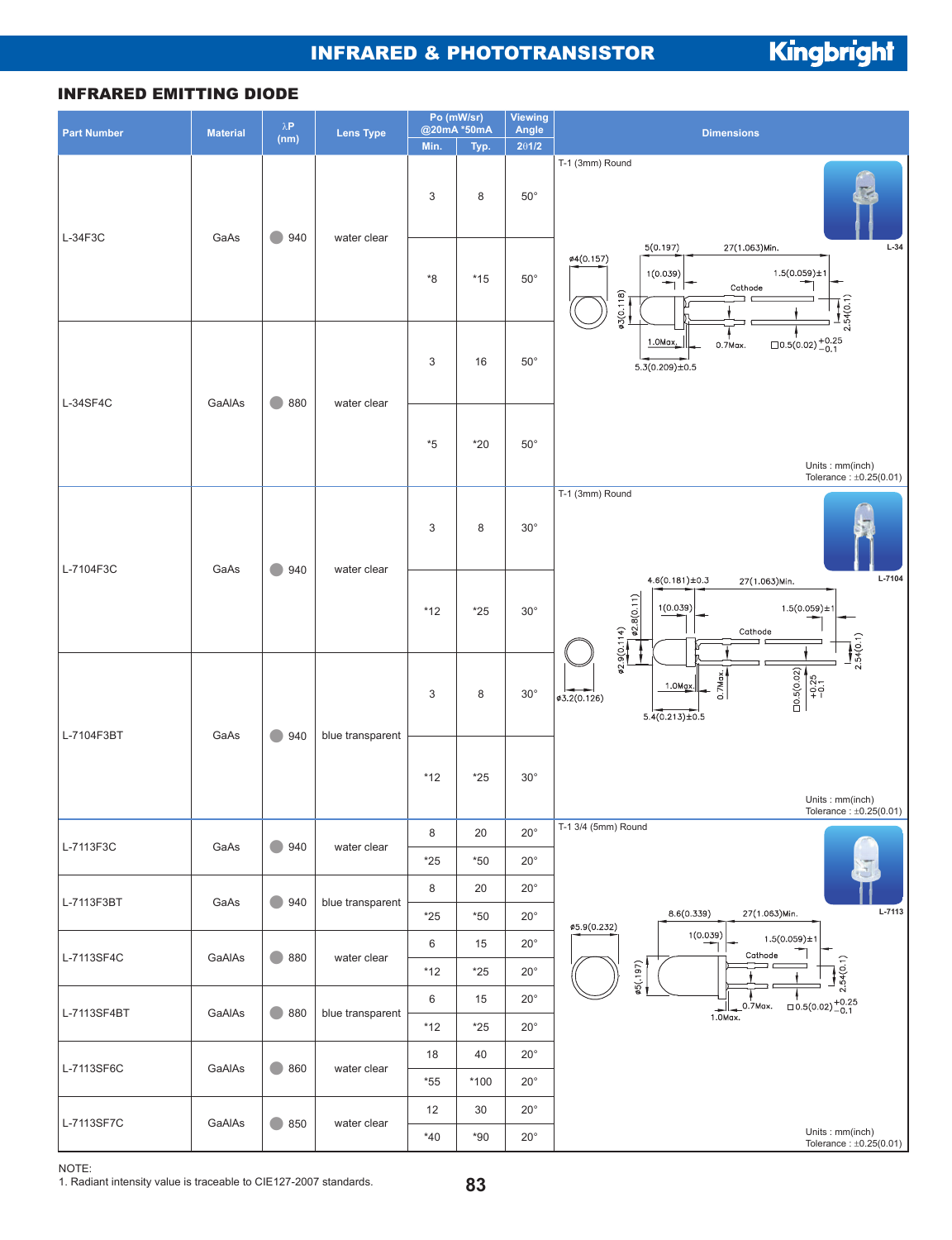#### PHOTOTRANSISTOR

| <b>Part Number</b><br><b>Lens Type</b>                    |                     |                    |                          |                                    |                                        |      |                                                        | <b>Dimensions</b>                                                                                    |                                                 |
|-----------------------------------------------------------|---------------------|--------------------|--------------------------|------------------------------------|----------------------------------------|------|--------------------------------------------------------|------------------------------------------------------------------------------------------------------|-------------------------------------------------|
| KP-1608P1C<br>water clear                                 |                     |                    |                          |                                    |                                        |      |                                                        | 1.6mm x 0.8mm x 1.1mm (0603)                                                                         |                                                 |
| KP-2012P3C<br>water clear                                 |                     |                    |                          |                                    |                                        |      |                                                        | 8[0.031]<br>申                                                                                        |                                                 |
| KP-3216P3C<br>water clear                                 |                     |                    |                          |                                    |                                        |      |                                                        | 1.2[0.047]<br>1.1[0.043]                                                                             | KP-1608                                         |
| KPA-3010P3C                                               |                     |                    |                          | water clear                        |                                        |      |                                                        |                                                                                                      |                                                 |
| Electrical And Radiant Characteristics TA =25°C           |                     |                    |                          |                                    |                                        |      |                                                        | $1.1[0.043]$ Max<br>0.5[0.02]<br>1.6[0.063]<br>0.3[0.012]<br>$0.\overline{3}[0.012]$<br>2(Collector) |                                                 |
| <b>Parameter</b>                                          | Symbol              | <b>Part Number</b> | Min.                     | Typ.                               | Max.                                   | Unit | <b>Test</b><br>Condition                               | Polarity Mark<br>2.0mm x 1.25mm x 1.1mm (0805)                                                       | Units: mm(inch)<br>Tolerance: $\pm 0.1(0.004)$  |
| Collector-to-Emitter<br><b>Breakdown Voltage</b>          | <b>VBR CEO</b>      |                    | 30                       | $\overline{\phantom{a}}$           | $\overline{\phantom{a}}$               | V    | $I_c = 100 \mu A$<br>Ee=0mW/cm <sup>2</sup>            | 0.13(0.005) Polarity Mark<br>25(0.049)<br>Ø<br>Η                                                     |                                                 |
| Emitter-to-Collector<br><b>Breakdown Voltage</b>          | <b>VBRECO</b>       |                    | 5                        | ٠                                  | $\overline{\phantom{a}}$               | V    | $I_F = 100 \mu A$<br>$Ee = 0$ mW/cm <sup>2</sup>       | iza<br>2(0.079)                                                                                      | KP-2012                                         |
| Collector-to-Emitter<br><b>Saturation Voltage</b>         | $V_{CE (SAT)}$      |                    | $\overline{a}$           | $\overline{\phantom{a}}$           | 0.8                                    | V    | $Ic=2mA$<br>Ee=20mW/cm <sup>2</sup>                    | 1.3(0.051)<br>1.2(0.047)<br>0.5(0.02)                                                                |                                                 |
| <b>Collector Dark Current</b>                             | ICEO                |                    | $\overline{a}$           | $\overline{\phantom{a}}$           | 100                                    | nA   | $V_{CE} = 10V$<br>Ee=0mW/cm <sup>2</sup>               | $1.1(0.043)$ Max<br>0.4(0.016)<br>0.4(0.016)                                                         |                                                 |
| Rise Time (10% to 90%)                                    | $T_R$               |                    | $\overline{a}$           | 15                                 | $\overline{\phantom{a}}$               | μS   | $Vce = 5V$<br>$Ic=1mA$                                 | 2(Collector)                                                                                         | Units: mm(inch)                                 |
| Fall Time (90% to 10%)                                    | $T_{\rm F}$         | ٠                  | $\overline{\phantom{a}}$ | 15                                 | $\overline{\phantom{a}}$               | μS   | $R_L = 1K\Omega$                                       | 3.2mm x 1.6mm x 1.1mm (1206)                                                                         | Tolerance: $\pm 0.1(0.004)$                     |
| On State Collector<br>Current                             | $\mathsf{I}_{(ON)}$ | KP-1608P1C         | 0.1                      | 0.3                                | 0.4<br>$\overline{\phantom{a}}$<br>0.4 | mA   | $V_{CE} = 5V$ ,<br>$Ee=1mW/cm^2$<br>$\lambda = 940$ nm | Polarity Mark<br>V                                                                                   |                                                 |
|                                                           |                     | KP-2012P3C         | 0.2                      |                                    |                                        |      |                                                        | 6[0.063]<br>冊<br>V,<br>3.2[0.126]                                                                    | KP-3216                                         |
|                                                           |                     | KP-3216P3C         | 0.2                      |                                    |                                        |      |                                                        | 2[0.079]<br>1.9[0.075]                                                                               |                                                 |
|                                                           |                     | KPA-3010P3C        | 0.2                      | 0.4                                |                                        |      |                                                        | 0.5[0.02]<br>043]Max.<br>1.1[0.                                                                      |                                                 |
|                                                           |                     |                    |                          |                                    |                                        |      |                                                        | 0.5[0.02]                                                                                            |                                                 |
| Absolute Maximum Rating TA = 25°C                         |                     |                    |                          |                                    |                                        |      |                                                        | 2(Collector)                                                                                         | Units: mm(inch)<br>Tolerance: $\pm 0.2(0.008)$  |
| Parameter                                                 |                     |                    |                          |                                    |                                        |      | <b>Maximum Ratings</b>                                 | 3.0mm x 1.0mm x 2.0mm (1104)                                                                         |                                                 |
| Collector-to-Emitter Voltage                              |                     |                    |                          |                                    |                                        |      | 30V                                                    | [0.039]<br>[0.4[0.016]                                                                               |                                                 |
| Emitter-to-Collector Voltage                              |                     |                    |                          |                                    |                                        | 5V   | 3.0[0.118]<br>0.4[0.016]                               | KPA-3010                                                                                             |                                                 |
| Power Dissipation at (or below) 25°C Free Air Temperature |                     |                    |                          | 100mW                              |                                        |      | 2[0.079]                                               |                                                                                                      |                                                 |
| <b>Operating Temperature Range</b>                        |                     |                    |                          | -40 $^{\circ}$ C~ +85 $^{\circ}$ C |                                        |      | 2[0.079]<br>[650.0]1                                   |                                                                                                      |                                                 |
| Storage Temperature Range                                 |                     |                    |                          |                                    |                                        |      | -40 $^{\circ}$ C~ +85 $^{\circ}$ C                     | 0.4[0.016]<br>0.4[0.016]<br>1(Collector)                                                             |                                                 |
|                                                           |                     |                    |                          |                                    |                                        |      |                                                        | Polarity Mark                                                                                        | Units: mm(inch)<br>Tolerance: $\pm 0.15(0.006)$ |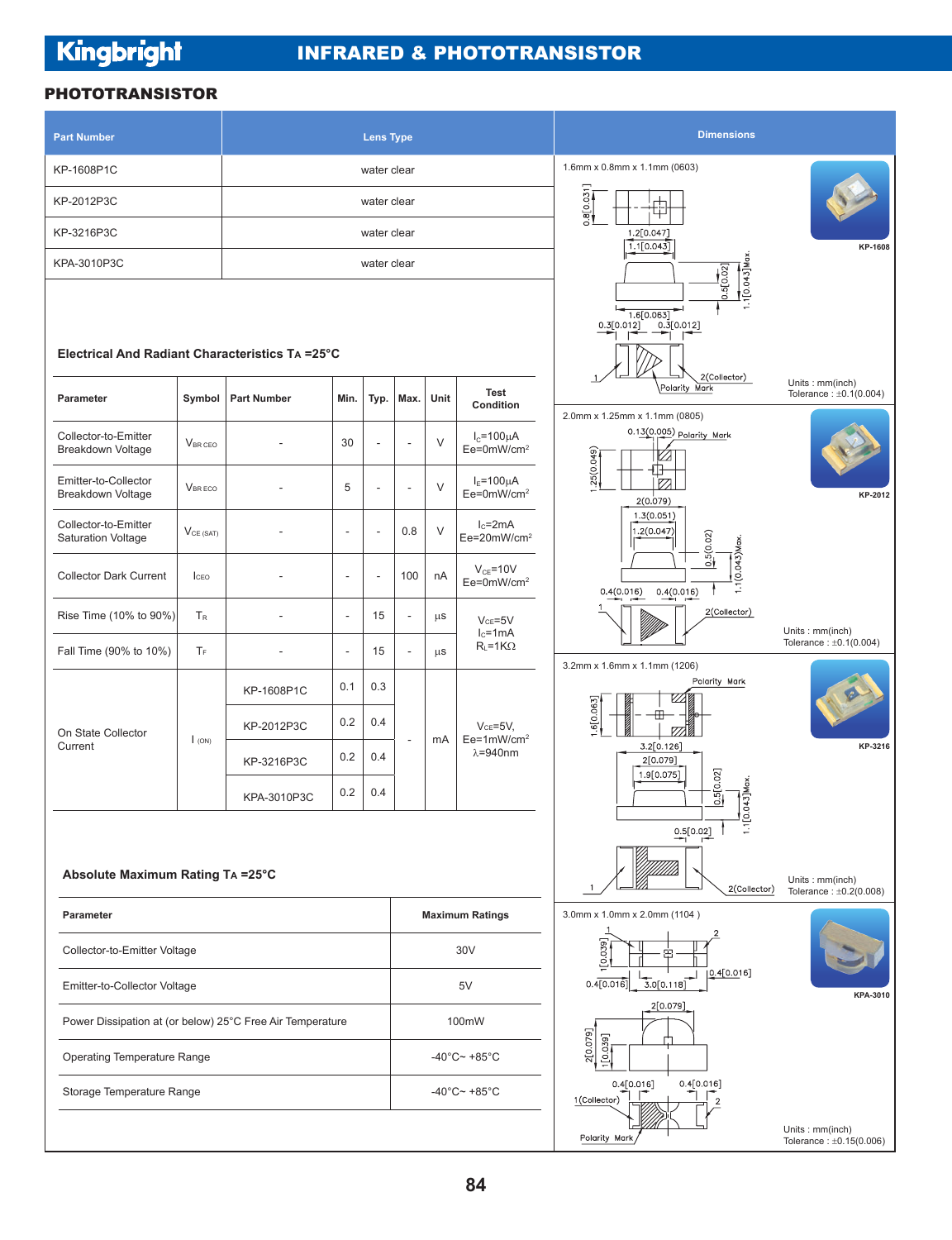#### INFRARED & PHOTOTRANSISTOR

Kingbright

#### PHOTOTRANSISTOR

| <b>Part Number</b>                                        | <b>Lens Type</b>                          |                    |                          |                                    |                          |         |                                                                                       | <b>Dimensions</b>                                                                                   |
|-----------------------------------------------------------|-------------------------------------------|--------------------|--------------------------|------------------------------------|--------------------------|---------|---------------------------------------------------------------------------------------|-----------------------------------------------------------------------------------------------------|
| L-3DP3BT<br>blue transparent                              |                                           |                    |                          |                                    |                          |         |                                                                                       | T-1 (3mm) Phototransistor                                                                           |
| L-7113P3C                                                 | water clear                               |                    |                          |                                    |                          |         |                                                                                       | $L-3D$                                                                                              |
| Electrical And Radiant Characteristics TA =25°C           |                                           |                    |                          |                                    |                          |         | 5(0.197)<br>27(1.063)Min.<br>ø4(0.157)<br>$1.5(0.059) \pm 1$<br>1(0.039)<br>Collector |                                                                                                     |
| Parameter                                                 | Symbol                                    | <b>Part Number</b> | Min.                     | Typ.                               | Max.                     | Unit    | Test<br>Condition                                                                     | $\frac{3(0.118)}{}$<br>.54(0.1)                                                                     |
| Collector-to-Emitter<br>Breakdown Voltage                 | <b>VBR CEO</b>                            | L,                 | 30                       | ÷,                                 | Ĭ.                       | $\vee$  | $I_c = 100 \mu A$<br>Ee=0mW/cm <sup>2</sup>                                           | $\Box$ 0.5(0.02) + 0.25<br>1.0Max.<br>$0.7$ Max.<br>$5.3(0.209) \pm 0.5$                            |
| Emitter-to-Collector<br>Breakdown Voltage                 | $\mathsf{V}_{\mathsf{BR}\, \mathsf{ECO}}$ |                    | 5                        | $\overline{a}$                     | ÷,                       | $\vee$  | $I_F = 100 \mu A$<br>$Ee = 0$ mW/cm <sup>2</sup>                                      |                                                                                                     |
| Collector-to-Emitter<br><b>Saturation Voltage</b>         | $V_{CE (SAT)}$                            |                    | $\overline{\phantom{a}}$ | ÷,                                 | 0.8                      | V       | $Ic=2mA$<br>Ee=20mW/cm <sup>2</sup>                                                   |                                                                                                     |
| <b>Collector Dark Current</b>                             | ICEO                                      | ÷,                 | $\overline{\phantom{a}}$ | ÷,                                 | 100                      | nA      | $V_{CE} = 10V$<br>Ee=0mW/cm <sup>2</sup>                                              |                                                                                                     |
| Rise Time (10% to 90%)                                    | TR                                        | $\overline{a}$     | $\overline{\phantom{a}}$ | 15                                 | $\overline{\phantom{a}}$ | $\mu$ S | $V_{CE} = 5V$<br>$Ic=1mA$                                                             |                                                                                                     |
| Fall Time (90% to 10%)                                    | ΤF                                        | L,                 | $\overline{a}$           | 15                                 | $\overline{\phantom{a}}$ | $\mu$ S | $R_L = 1K\Omega$                                                                      | Units: mm(inch)<br>Tolerance: $\pm 0.25(0.01)$                                                      |
| On State Collector<br>Current                             | $\mathsf{I}$ (ON)                         | L-3DP3BT           | 0.1                      | 0.2                                | $\overline{\phantom{a}}$ | mA      | $V_{CE} = 5V$ ,<br>$Ee=1mW/cm^2$<br>$\lambda = 940$ nm                                | T-1 3/4 (5mm) Phototransistor                                                                       |
|                                                           |                                           | L-7113P3C          | 0.5                      | 2.5                                |                          |         |                                                                                       |                                                                                                     |
| Absolute Maximum Rating TA = 25°C                         |                                           |                    |                          |                                    |                          |         |                                                                                       | L-7113<br>8.6(0.339)<br>27(1.063)Min.<br>Ø5.9(0.232)<br>1(0.039)<br>$1.5(0.059) \pm 1$<br>Collector |
| Parameter                                                 |                                           |                    |                          |                                    |                          |         | <b>Maximum Ratings</b>                                                                | 2.54(0.1)<br>$\phi$ 5(.197)                                                                         |
| Collector-to-Emitter Voltage                              |                                           |                    |                          |                                    |                          |         | 30V                                                                                   | $\Box$ 0.5(0.02) + 0.25<br>$0.7$ Max.<br>1.0Max.                                                    |
| Emitter-to-Collector Voltage                              |                                           |                    |                          |                                    |                          | 5V      |                                                                                       |                                                                                                     |
| Power Dissipation at (or below) 25°C Free Air Temperature |                                           |                    |                          | 100mW                              |                          |         |                                                                                       |                                                                                                     |
| Operating Temperature Range                               |                                           |                    |                          | $-40^{\circ}$ C ~ +85 $^{\circ}$ C |                          |         |                                                                                       |                                                                                                     |
| Storage Temperature Range                                 |                                           |                    |                          | $-40^{\circ}$ C ~ +85 $^{\circ}$ C |                          |         |                                                                                       |                                                                                                     |
| Lead Soldering Temperature (>5mm For 5sec)                |                                           |                    |                          |                                    | 260°C                    |         |                                                                                       |                                                                                                     |
|                                                           |                                           |                    |                          |                                    |                          |         |                                                                                       | Units: mm(inch)<br>Tolerance: $\pm 0.25(0.01)$                                                      |